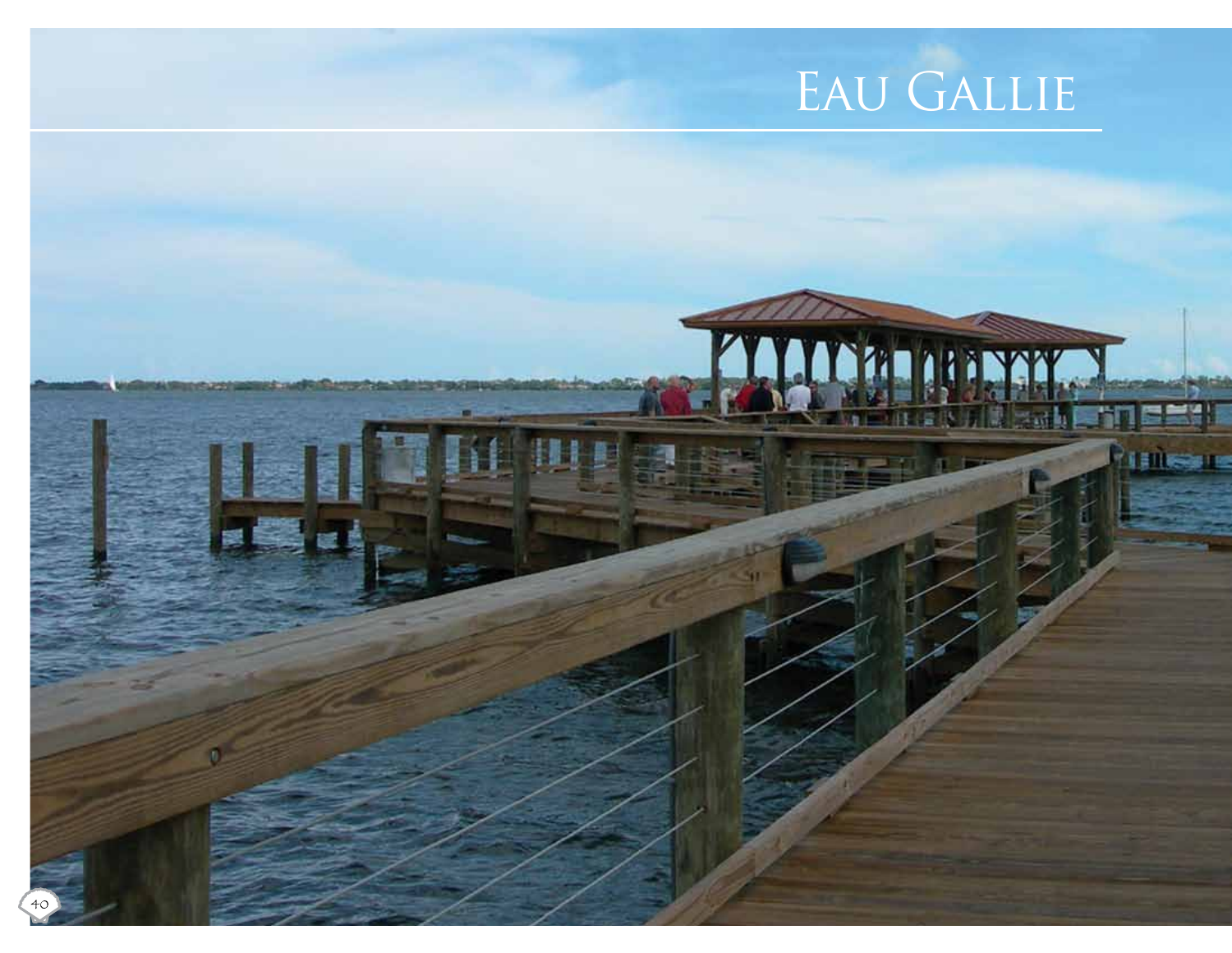#### **Eau Gallie**

### **Community Snapshot**

**VISION:** "Olde Eau Gallie is a charming, thriving place, and with its centerpieces being it's unique riverfront environment, an economically viable marketplace, and cultural and historic areas. It is a place where people want to live, work and play for many generations to come."

**MISSION:** "Maintain the current character and historic essence of Olde Eau Gallie, enhance cultural opportunities, and develop the waterfront's potential for public use, while encouraging new investment from both the public and private sectors."

**PARTNERS:** The City of Melbourne; the Downtown Merchants Association, the Brevard Cultural Alliance; FDOT; the Rotary Club.

**DESIGNTION:** 2003

**APPLICANT:** City of Melbourne

**STATUS:** Inactive.

**KEY ACCOMPLISHMENTS:** Completion of construction of the new pier, construction of a bandshell and landscaping of Eau Gallie Square, installation of bike racks painted by local artists, retail market study, parking study.

**CURRENT CHALLENGES:** Lack of city budget to finance full time program manager and to attend statewide program events.

#### **FLORIDA ASSESSMENT OF COASTAL TREND DATA:**

| <b>Volunteer Hours Contributed:</b> | 1.870         |
|-------------------------------------|---------------|
| <b>Public Dollars Contributed:</b>  | \$1.1 million |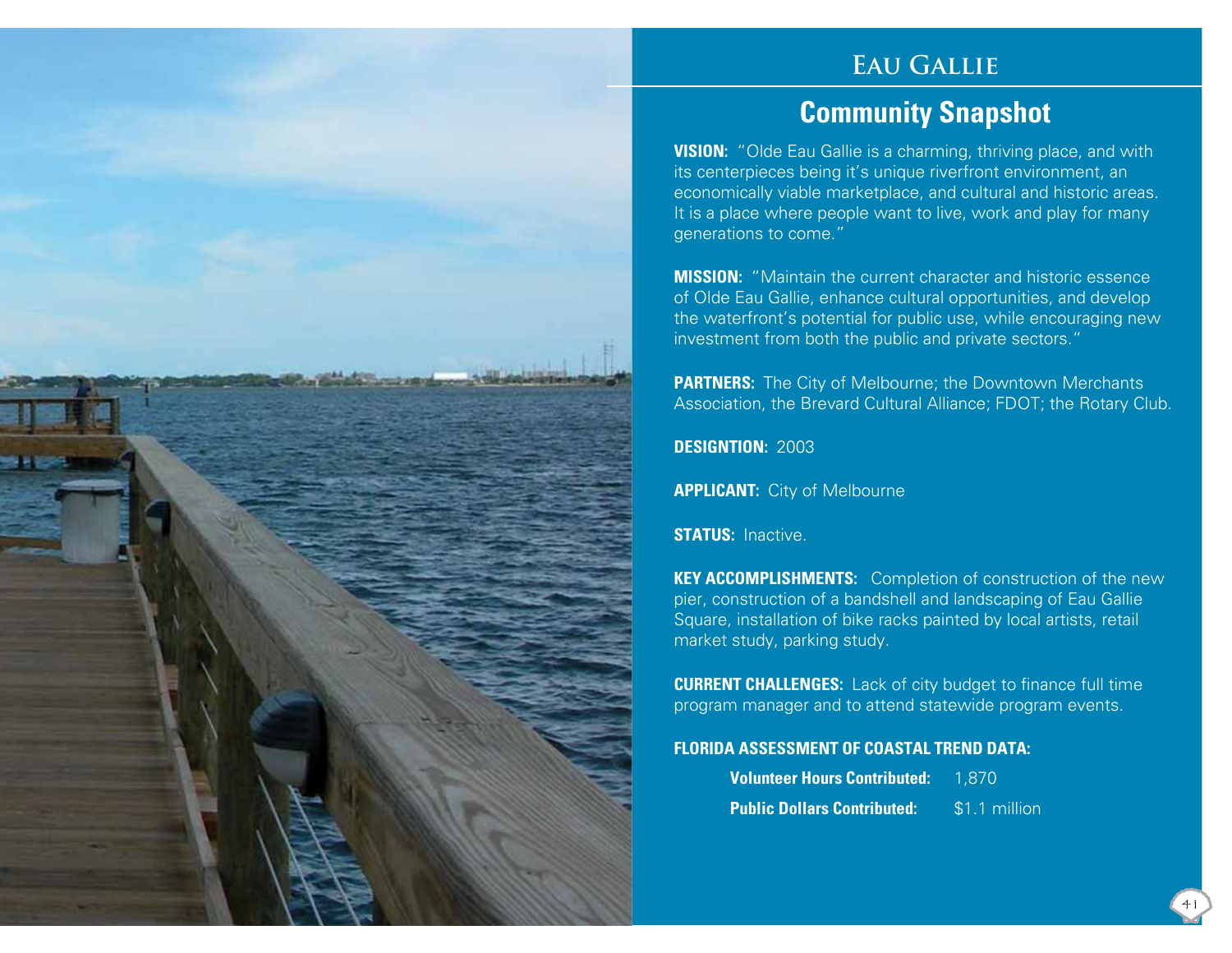## EAU GALLIE



Eau Gallie is a waterfront village situated on the Eau Gallie River and the Indian River Lagoon. Although it is a distinct area, it merged with the City of Melbourne in 1969. Due to a declining economic and residential base, the City designated Eau Gallie as a Community Redevelopment Area in 2000, and, in partnership with the City of Melbourne, applied to be a Waterfronts Florida Community in 2003.

For a short time in the 1870s Eau Gallie served as the county seat for Brevard County. The centerpiece of the community is the Eau Gallie Pier. Several historical accounts of the area state that the major celebration for the community was George Washington's birthday, when people would gather along the Pier and celebrate with their famous fish frys. In 1883, the Pier was the southernmost terminus of the Florida East Coast Railroad. The Pier was expanded in the 1930s to include a large pier head and landing piers, but the pier head was destroyed in the 1940s and only the main portion of the Pier remains intact.

The main focus of the Waterfronts Florida Partnership Committee was to restore the Pier to its 1930s design, maintaining its use as a community fishing pier, as well as adding a roof and a few boat slips. After working out various permitting and submerged land lease issues with the state, the City was permitted to construct a 404-foot pier with five new boat slips, two pavilions, and two additional finger piers. The City held a ribbon cutting ceremony for the new pier in 2007.

The Committee is comprised of local business owners and property owners both within and outside of the designated area, and the Committee also serves as the CRA advisory committee. The Committee is appointed by the City Commission and the program manager is a City staff member whose position is funded in part by the CRA. The position is currently held by the City's CRA manager, but the City plans to hire a full-time program manager in the near future.

Along with the City of Melbourne, the Downtown Merchants Association, the Brevard Cultural Alliance, the Florida Department of Transportation (FDOT), and the Rotary Club, the Partnership completed several tasks to revitalize the area. FDOT provided \$25,000 for landscaping Eau Gallie's signature square, where there is a weekly farmers' market and several events are held every year. The Rotary Club contributed \$25,000 to the construction of a community band shell in the same park.

Along with the community's vision to rebuild the City Pier, Eau Gallie is striving to enhance its main street, Highland Avenue, to become a vibrant artist community. Highland Avenue is located two blocks from the Pier and Pineapple Park.



42